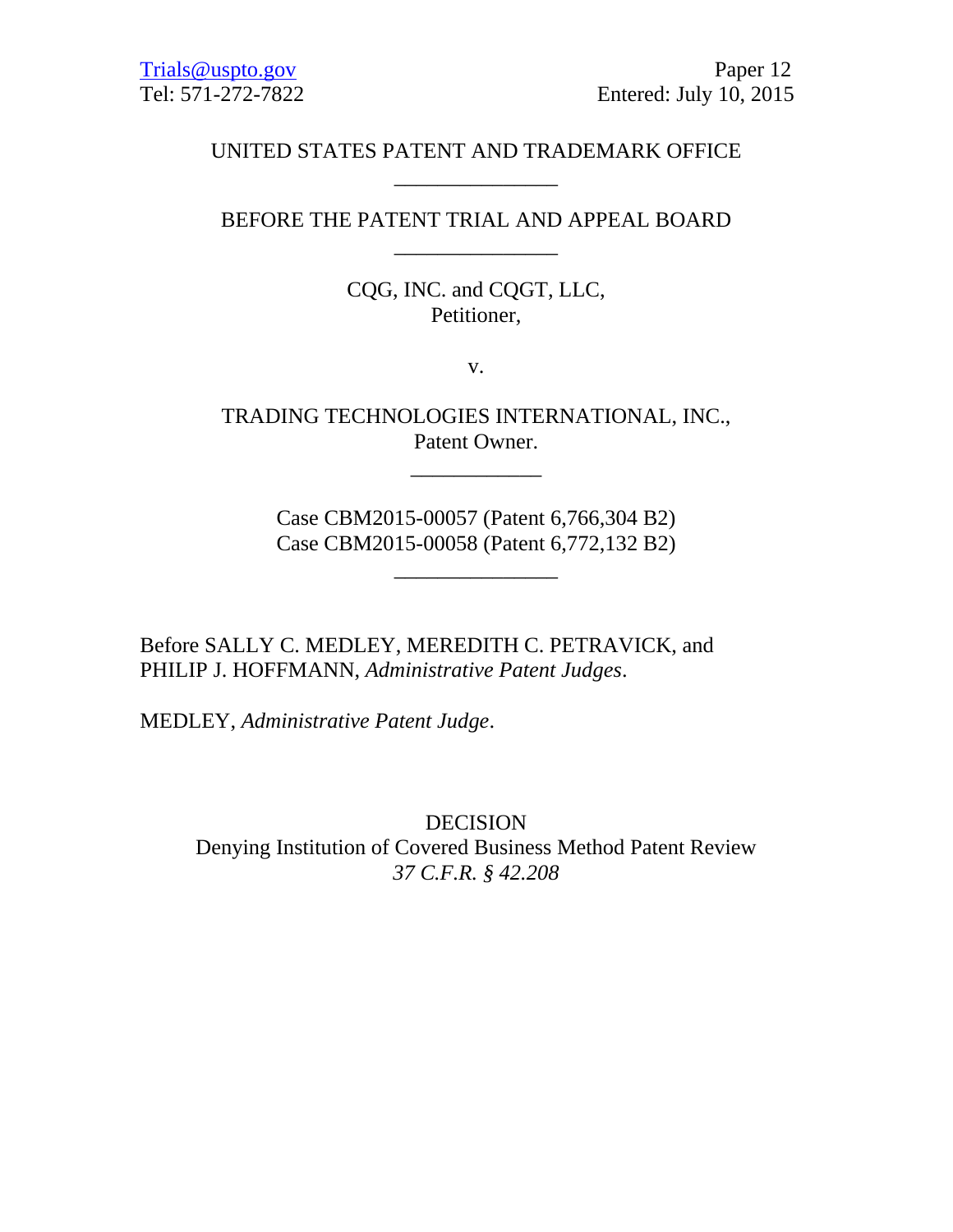#### I. INTRODUCTION

CQG, Inc. and CQGT, LLC (collectively, "Petitioner") filed a Petition requesting a covered business method patent review (CBM2015-00057) of claims 1–40 of U.S. Patent No. 6,766,304 B2 ("the '304 patent") and a Petition requesting a covered business method patent review (CBM2015- 00058) of claims 1–56 of U.S. Patent No. 6,772,132 B2 ( "the '132 patent"). Paper 3 ("Pet.").<sup>1</sup> In response, Trading Technologies International, Inc. ("Patent Owner") filed a Patent Owner Preliminary Response in each proceeding. Paper 11 ("Prelim. Resp.").

An issue raised by the parties in both proceedings, is whether 35 U.S.C. § 325(a)(1) applies to covered business method (CBM) patent reviews, and, if it does apply, whether Petitioner is barred in accordance with that section. For the reasons set forth below,  $35 \text{ U.S.C.}$   $\S 325(a)(1)$ does apply to covered business method patent reviews, Petitioner is barred in accordance with that section, and, therefore, the Petitions are *denied*.

#### II. ANALYSIS

#### *A. Background and Findings of Fact*

On August 17, 2005, Petitioner filed a complaint in the U.S. District Court for the District of Colorado for declaratory judgment ("Colorado DJ Action") against Patent Owner challenging the validity of all claims in each of the '304 and the '132 patents under "Title 35 of the United States Code, including without limitation, Sections 101, 102, 103 and/or 112." Ex. 1003, 4. On August 19, 2005, Patent Owner sued Petitioner in the Northern

 $\overline{a}$ 

<sup>&</sup>lt;sup>1</sup> Unless otherwise indicated, citations are to CBM2015-00057.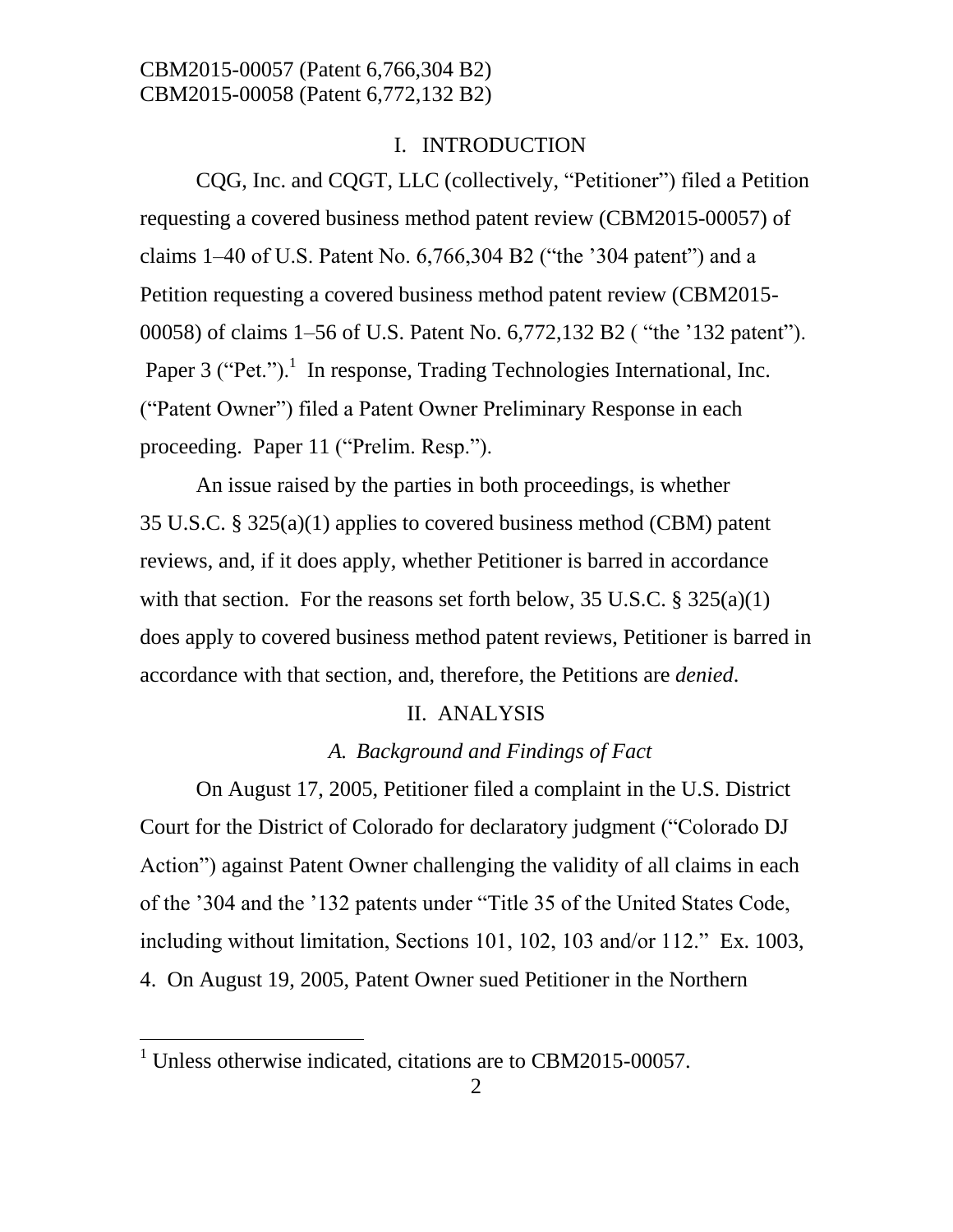District of Illinois for infringement ("Illinois Infringement Action") of the '304 and '132 patents. Ex. 1004. Petitioner moved to have the Illinois Infringement Action transferred to Colorado (Ex. 2006), and Patent Owner moved to have the Colorado DJ Action transferred to Illinois (Ex. 1005). Ultimately, on September 26, 2006, the Colorado DJ Action was transferred to Illinois. Ex. 1006.

On November 2, 2006, Patent Owner filed a Motion to Reassign and Consolidate seeking reassignment of the transferred Colorado DJ Action to the same judge presiding over the Illinois Infringement Action and consolidation of the cases. Ex. 1010, 4. Shortly thereafter, on November 9, 2006, Petitioner sent a Proposed Minute Order to the judge presiding over the Illinois Infringement Action, Judge Moran. Ex. 1012. The Proposed Minute Order includes granting Patent Owner's Motion to Reassign and Consolidate, along with several specific forms of relief, such as reassigning the Colorado case to Judge Moran; dismissing without prejudice the Colorado DJ Action based on agreement of the parties; Patent Owner withdrawing its opposition in the Illinois Infringement Action to Petitioner's motion to file an amended answer, affirmative defenses, and counterclaims; and granting Petitioner leave to file an amended answer, affirmative defenses, and counterclaims in the Illinois Infringement Action. *Id.* A copy of the Proposed Minute Order was apparently e-mailed from Petitioner to Patent Owner. *Id.* at 1. Based on the record before us, we find that the Proposed Minute Order, and all of the stipulations therein, were jointly agreed upon by Petitioner and Patent Owner. *Id.*

3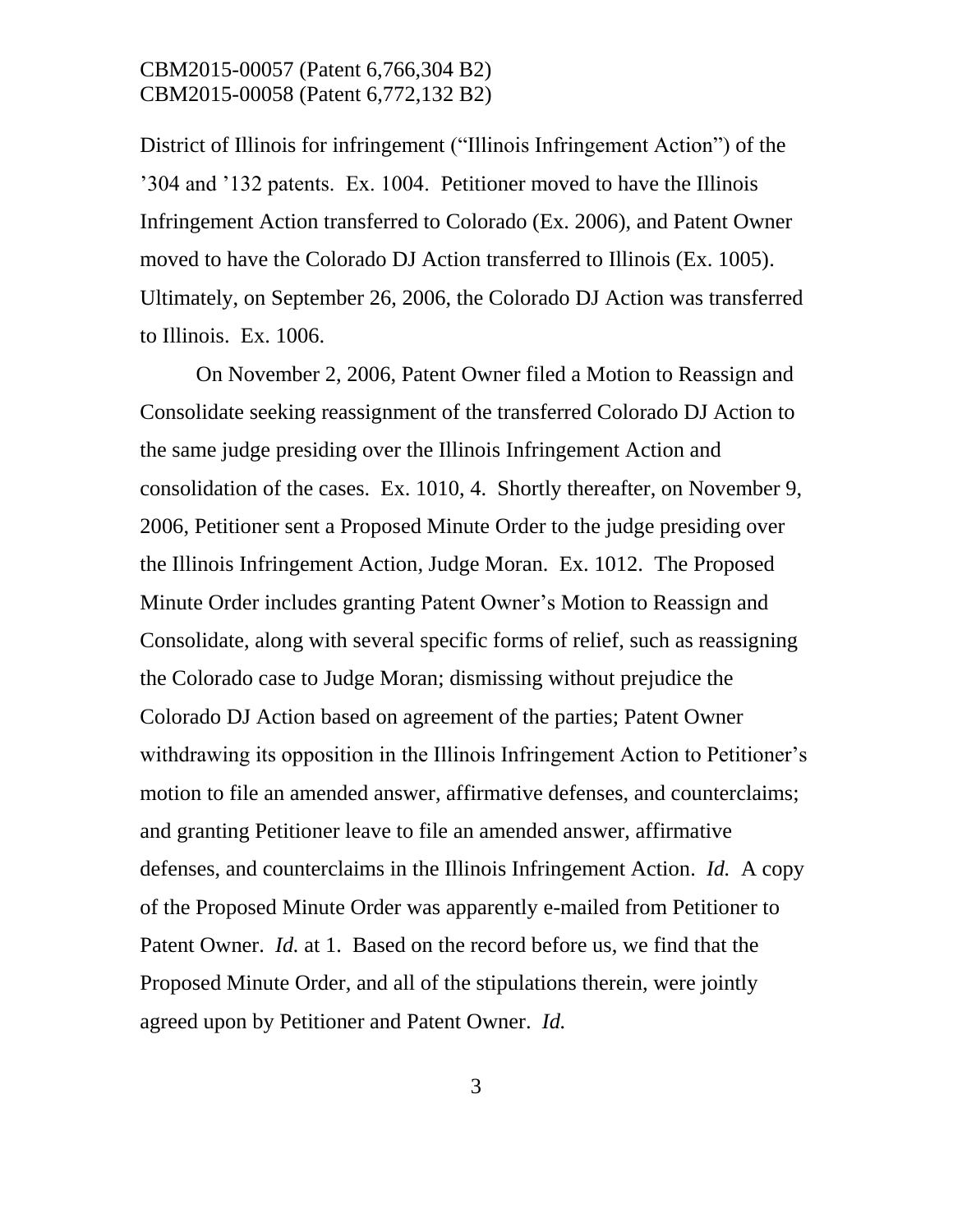Instead of deciding the Motion to Reassign and Consolidate, or outright executing the Proposed Minute Order, three separate orders were entered. The first order issued on November 14, 2006, reassigning the transferred Colorado DJ Action to Judge Moran. Ex. 1007. The second order dated December 1, 2006,<sup>2</sup> dismissed the Colorado DJ Action without prejudice, specifically stating that "[p]ursuant *to agreement of the parties*, this case is dismissed without prejudice." Ex. 1008 (emphasis added). The third order, dated December 4, 2006, granted Petitioner leave to file an amended answer, affirmative defenses, and counterclaims in the Illinois Infringement Action. Ex. 1013.

In essence, the Illinois Court granted several of the requests made per the Proposed Minute Order. Petitioner is silent with respect to what was the "agreement of the parties." Based on the totality of the facts before us, we agree with Patent Owner (Prelim. Resp. 6) that the "agreement of the parties" is reflected in the Proposed Minute Order.

The Illinois Action is still pending and has not been stayed. Paper 6.

#### *B. Principles of Law*

Section 18(a)(1) of the Leahy-Smith America Invents Act ("AIA") establishes the transitional program for covered business method patents as follows:

# SEC. 18. TRANSITIONAL PROGRAM FOR COVERED BUSINESS METHOD PATENTS.

(a) TRANSITIONAL PROGRAM.

 $\overline{a}$ 

 $2^2$  The presiding Judge made a docket entry in lieu of an "Order."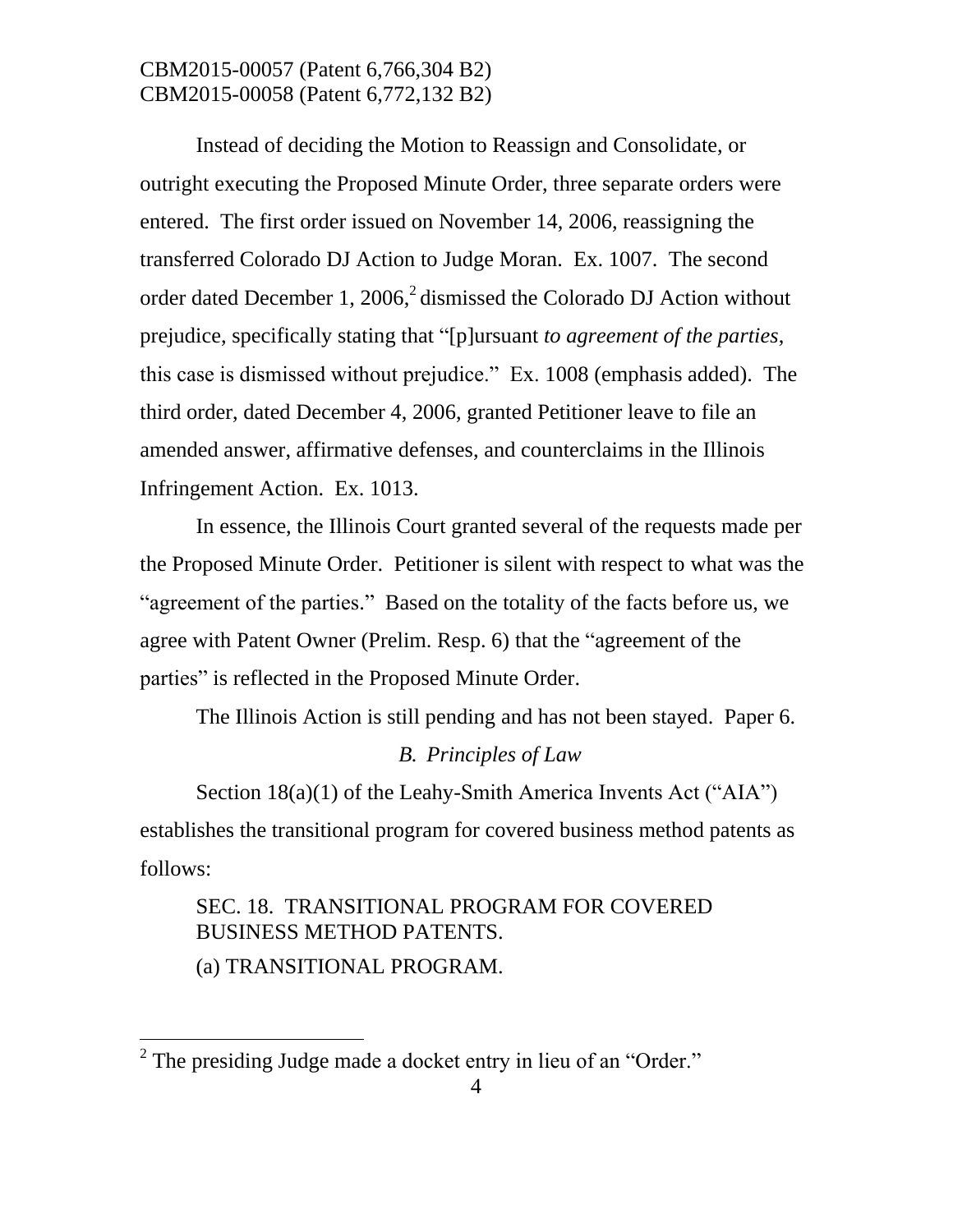(1) ESTABLISHMENT.— . . . the Director shall issue regulations establishing and implementing a transitional postgrant review proceeding for review of the validity of covered business method patents. The transitional proceeding implemented pursuant to this subsection shall be regarded as, and shall employ the standards and procedures of, a post-grant review under chapter 32 of title 35, United States Code, subject to the following:

(A) Section 321(c) of title 35, United States Code, and subsections (b), (e)(2), and (f) of section 325 of such title shall not apply to a transitional proceeding.

AIA, Pub. L. No 112-29, § 18(a)(1), 25 Stat. 329 (2011). The AIA, thus, provides that a covered business method patent review proceeding shall employ the standards and procedures of a post-grant review under Chapter 32 of title 35 of the United States Code (i.e., 35 U.S.C. §§ 321 *et seq*.) except for those expressly carved out exceptions (i.e., 35 U.S.C. §§ 321(c) and 325(b), (e)(2), and (f)). Therefore, covered business method patent reviews are governed by the requirements of 35 U.S.C. § 325(a)(1), which states:

(a) INFRINGER'S CIVIL ACTION.—

(1) POST–GRANT REVIEW BARRED BY CIVIL ACTION.—A post-grant review may not be instituted under this chapter if, before the date on which the petition for such a review is filed, the petitioner or real party in interest filed a civil action challenging the validity of a claim of the patent.

35 U.S.C. § 325(a)(1).

*C. 35 U.S.C. § 325(a)(1) applies to CBM Patent Reviews*

Petitioner argues that 35 U.S.C. § 325(a)(1) only applies to post grant reviews and not to covered business method patent reviews. Pet. 15. The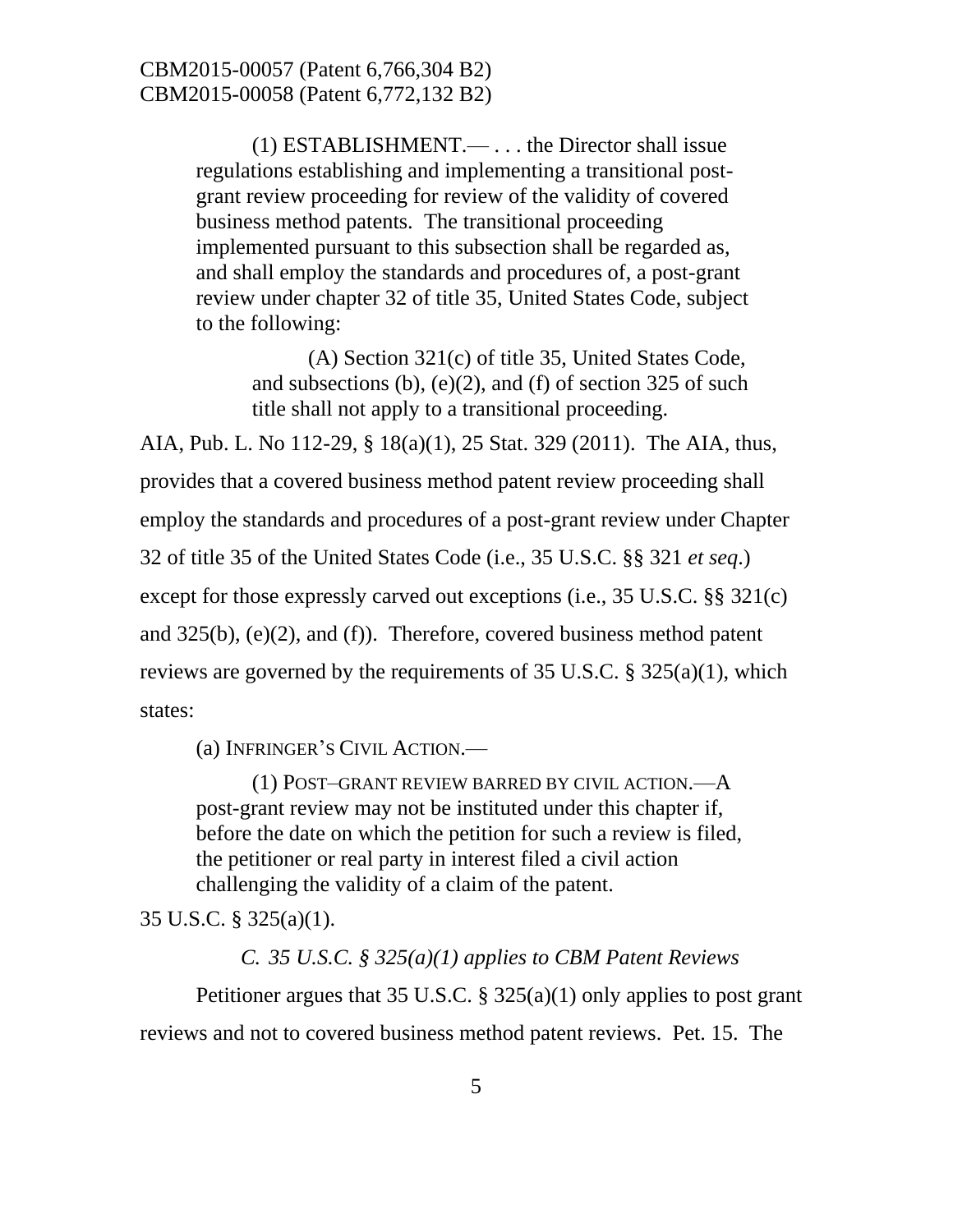language of Section 18(a)(1) of the AIA clearly establishes that the transitional program for covered business method patents "shall be regarded as, and *shall employ the standards and procedures of, a post-grant review under chapter 32 of title 35*, United States Code," with certain exceptions. Those exceptions do not include 35 U.S.C. § 325(a)(1). *See supra*. Thus, 35 U.S.C. § 325(a)(1) applies to covered business method patent reviews.

Petitioner further argues that rule 37 C.F.R. § 42.300(a) exempts covered business method patent reviews from being barred by an earlier filing of a declaratory judgment action. Pet. 16. There is no such exemption. *See SecureBuy, LLC v. CardinalCommerce Corp.*, Case CBM2014-00035, Paper 12 (PTAB April 25, 2014). Moreover, an addition to our rules clarifying that the 35 U.S.C. § 325(a)(1) prohibition applies to covered business method patent reviews, in the form of final rule 37 C.F.R. § 42.302(c), became effective May 19, 2015. *Amendments to the Rules of Practice for Trials Before the Patent Trial and Appeal Board*, Fed. Reg. 28,561, 28,566 (May 19, 2015).

For all of the above reasons, 35 U.S.C. § 325(a)(1) applies to covered business method patent reviews.

#### *D. Petitioner Is Barred Under 35 U.S.C. § 325(a)(1)*

Petitioner argues that, because the Colorado DJ Action was dismissed without prejudice, it is as if the Colorado DJ Action never existed, citing several Board and Federal Circuit decisions. Pet. 5–6. Patent Owner counters and argues that the dismissal without prejudice should not be treated as if the Colorado DJ Action never existed, because the claims raised in the Colorado DJ Action effectively continued in the Illinois Infringement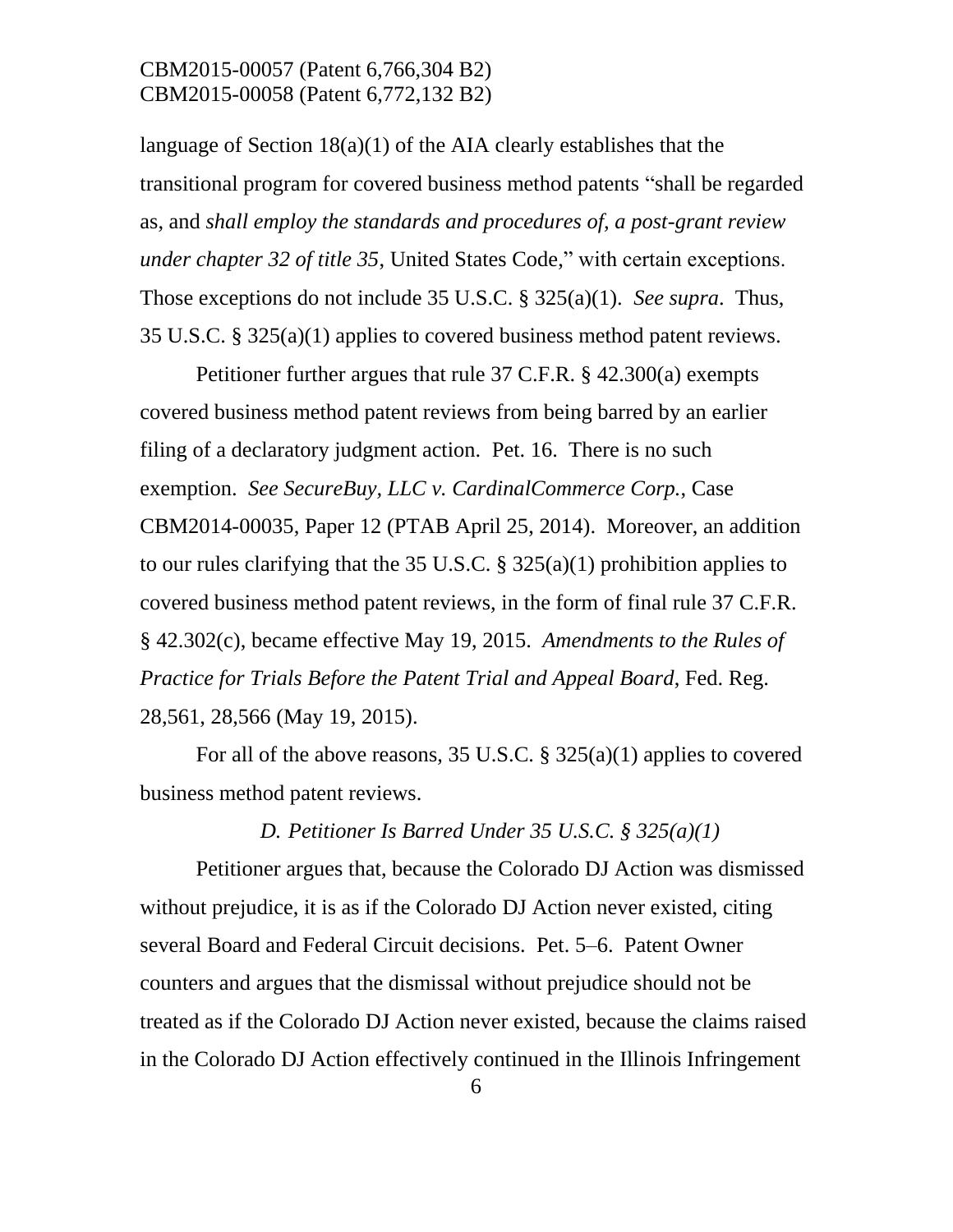Action, citing *Apple v. Rensselaer Polytechnics Institute*, Case IPR2014- 00319, Paper 12 (PTAB June 12, 2014). Prelim. Resp. 7–8. Petitioner, however, argues that the *Apple* case is distinguishable, because, in that case, an earlier filed first infringement action was consolidated with a second infringement action prior to dismissal (without prejudice) of the first infringement action. In contrast, Petitioner argues that the Colorado DJ Action was not consolidated with the Illinois Infringement Action, but was dismissed without prejudice. Pet. 8–10.

Patent Owner argues that Petitioner's arguments put form over substance and that all of the orders from the Illinois Court effectively gave the parties what Petitioner wanted—continuation of the Colorado DJ Action claims raised by Petitioner into the Illinois Infringement Action. Prelim. Resp. 6–10. Based on the facts of these proceedings before us, Patent Owner's arguments are persuasive.

The Board panel in the *Apple* case made clear on rehearing that it was the immediate continuation of the first action into the second action, including the legal positions taken by the parties, that was the dispositive factor for determining that the dismissal without prejudice of the first case did not have the effect as if the first case never existed. *Apple,* Case IPR2014-00319, slip op. at 3–4 (PTAB July 31, 2014) (Paper 14). In rendering the original decision, the panel relied on *Brennan v. Kulick*, 407 F.3d 603 (3d Cir. 2005). *Apple*, Paper 12, slip op. at 6. In *Brennan*, the court explained that prior cases are treated as if they never existed after dismissal because "[a]n order merely dismissing a complaint without prejudice could result in a significant period of delay prior to the bringing of

7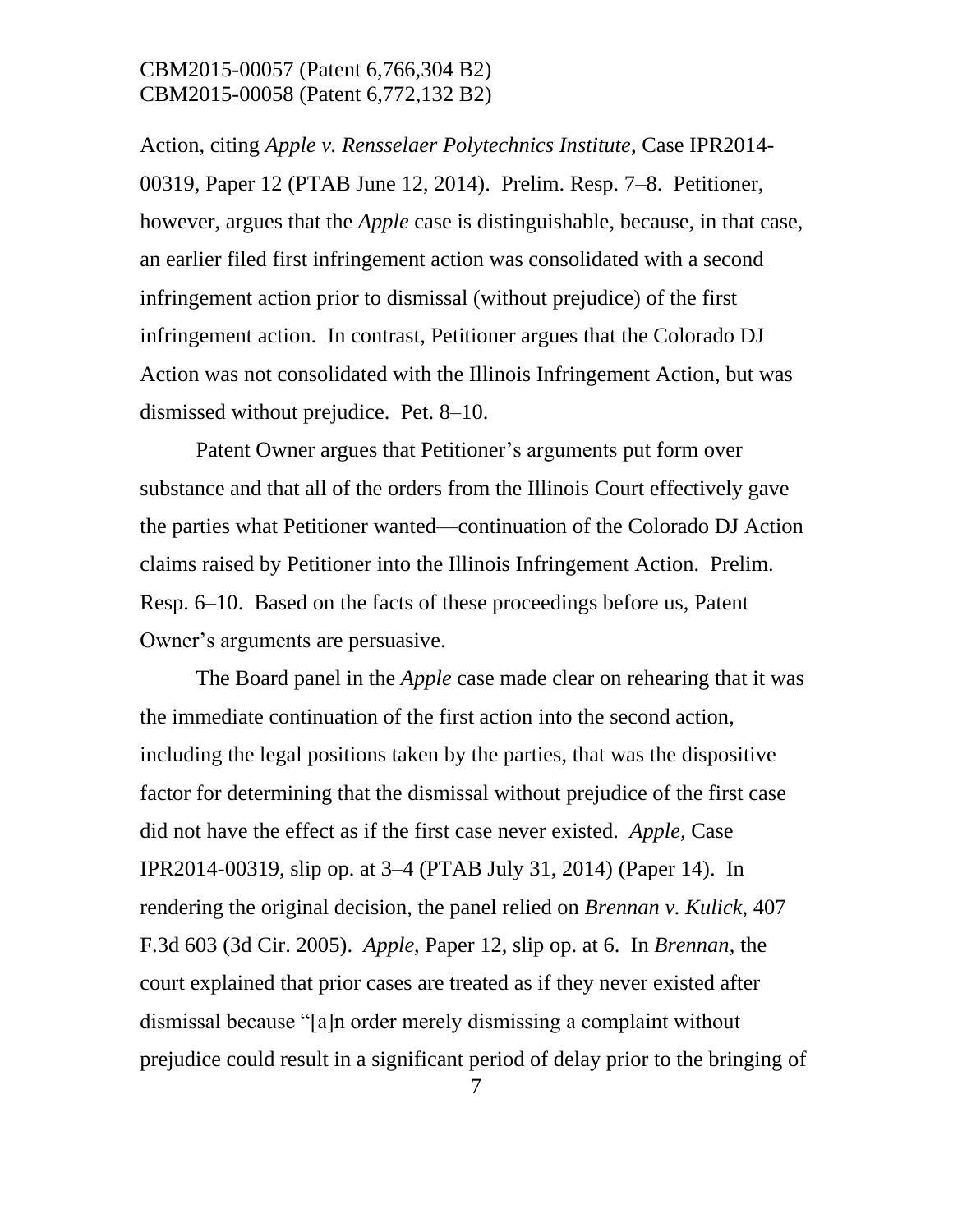a new action*.*" *Brennan*, 407 F.3d at 607. The court further explained that with a conditional dismissal, a prior case would be treated as if it existed because "[t]he conditions specified in the order prevent a plaintiff from indefinitely extending the limitations period." *Id*. Treating a case dismissed without prejudice as if it never existed, therefore, depends on the circumstances surrounding the dismissal.

Shortly after the Proposed Minute Order was sent to the Illinois Court, three separate orders were entered within days of one another. The first order reassigned the transferred Colorado DJ Action to Judge Moran. Ex. 1007. The second order dismissed the Colorado DJ Action without prejudice, "[p]ursuant *to agreement of the parties*." Ex. 1008 (emphasis added). The third order granted Petitioner leave to file an amended answer, affirmative defenses, and counterclaims in the Illinois Infringement Action. Ex. 1013.

In accordance with the third order, Petitioner amended its answer, affirmative defenses, and counterclaims. Ex. 1014. The counterclaims are identical to those claims raised in the Colorado DJ Action*. Compare* Ex. 1003, 4 *with* Ex. 1014, 5, 7.

The actions of the Illinois Court, by way of the three orders and the content of those orders, allowed continuation of the claims made in the Colorado DJ Action by "agreement of the parties." In essence, the Illinois Court authorized Petitioner leave to amend its answer to include claims made in the Colorado DJ Action into the Illinois Infringement Action. Ex. 1013. Thus, we agree with Patent Owner that it was as if the claims from the Colorado DJ Action continued into the Illinois Infringement Action. Prelim.

8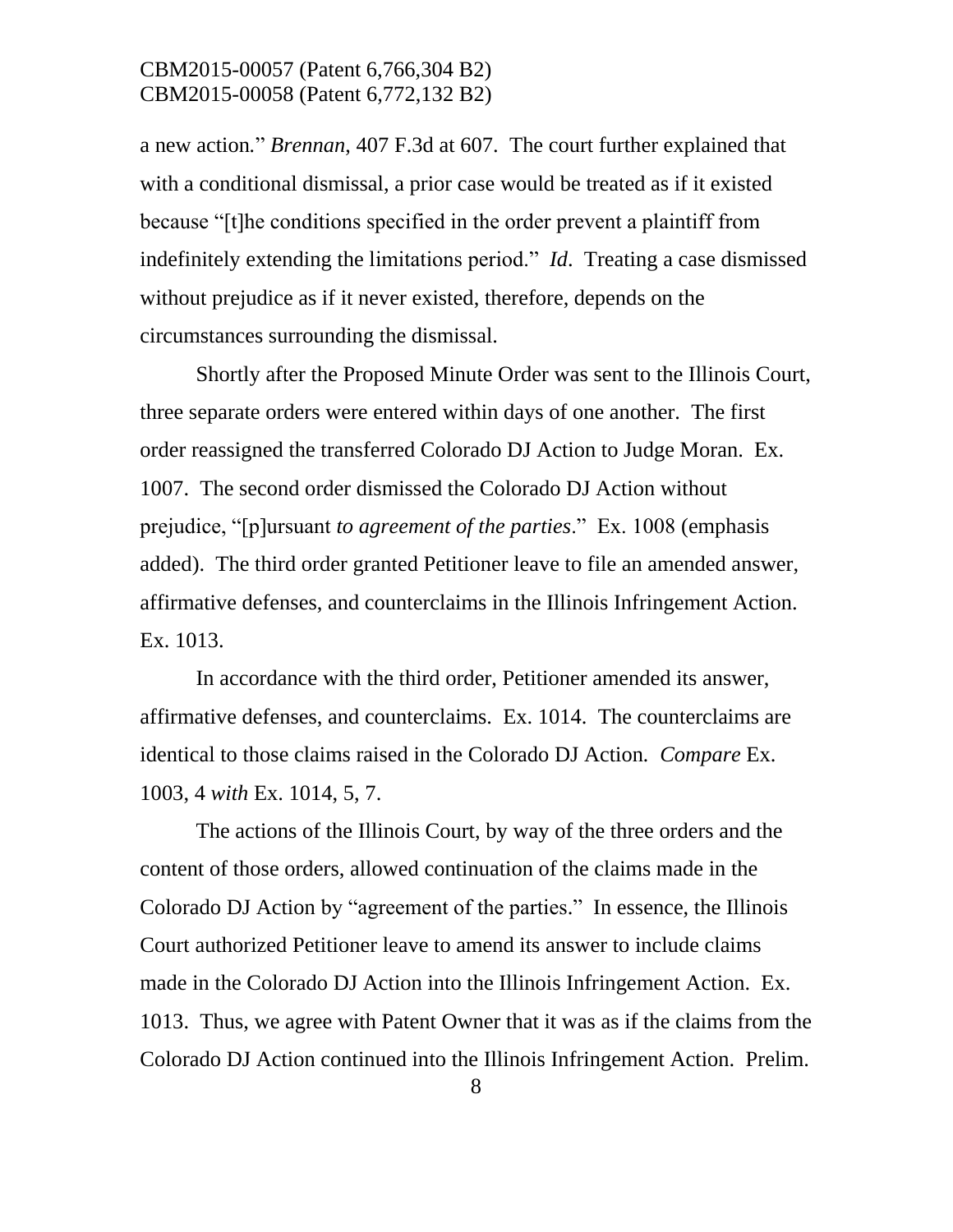Resp. 8. The actions of the Illinois Court were not made as if the Colorado DJ Action never existed. But for the Colorado DJ Action, there would have been no occasion for the Illinois Court to authorize Petitioner to amend its answer in the Illinois Infringement Action to add the claims made in the Colorado DJ Action.

Here, the legal positions of Petitioner in the Colorado DJ Action effectively continued in the Illinois Infringement Action. For these reasons, we are not persuaded by Petitioner's argument that the dismissal without prejudice of the Colorado DJ Action should be treated as if it never existed.

#### III. CONCLUSION

Section 325(a)(1) precludes us from instituting a covered business method patent review when the petitioner filed a civil action challenging the validity of a claim of the patent. 35 U.S.C.  $\S 325(a)(1)$ . For the reasons provided, Petitioner's filing of the Colorado DJ Action before filing its Petitions bars us from instituting a covered business method patent review of either of the '304 or '132 patents. We, therefore, deny the Petitions. We express no opinion regarding the likelihood that Petitioner would prevail in establishing that any of the challenged claims of the '304 or '132 patents are unpatentable for the reasons set forth in the Petitions.

#### IV. ORDER

It is:

ORDERED that the Petitions are *denied*.